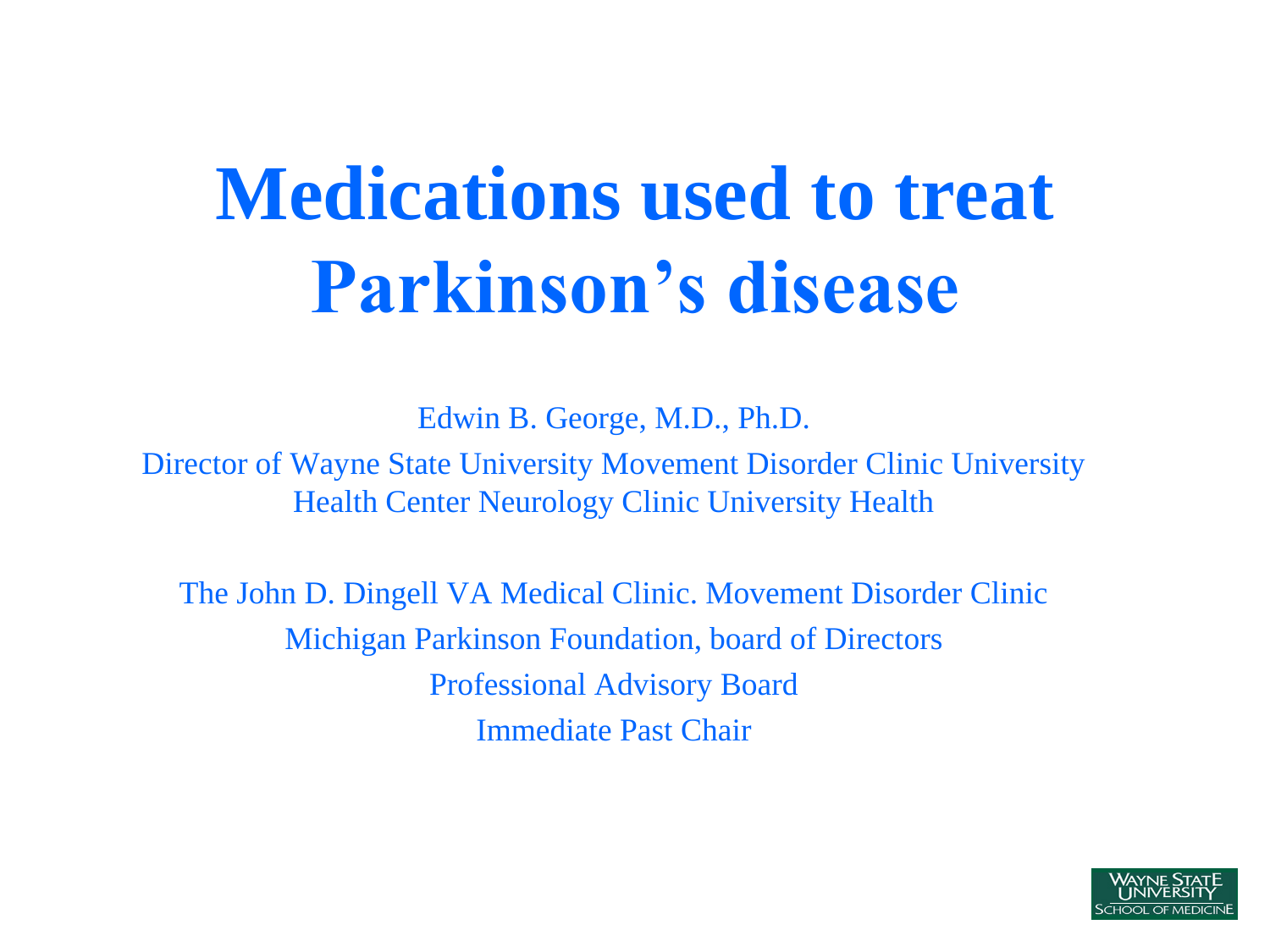### **Treatment of Parkinson's Disease**

| <b>LEVODOPA</b>                                                                         |                                                                                                      |                                                        |  |  |
|-----------------------------------------------------------------------------------------|------------------------------------------------------------------------------------------------------|--------------------------------------------------------|--|--|
| <b>Peripheral Decarboxylase</b><br><b>Inhibitors</b><br>Carbidopa<br><b>Benserazide</b> | <b>Dopamine Agonists</b><br><b>Bromocriptine</b><br>Pergolide<br>Lisuride*<br>Cabergoline*           | Apomorphine<br>Ropinirole<br>Pramipexole<br>Rotigotine |  |  |
| <b>MAO-B Inhibitor</b><br>Selegiline<br>Amantadine<br>Rasagiline                        | <b>Anticholinergics</b><br>Trihexyphenidyl<br><b>Benztropine</b><br><b>Biperiden</b><br>Procyclidine |                                                        |  |  |
| <b>COMT INHIBITORS</b><br><b>Tolcapone</b><br>Entacapone                                |                                                                                                      |                                                        |  |  |

\*not marketed in the US for Parkinson's disease

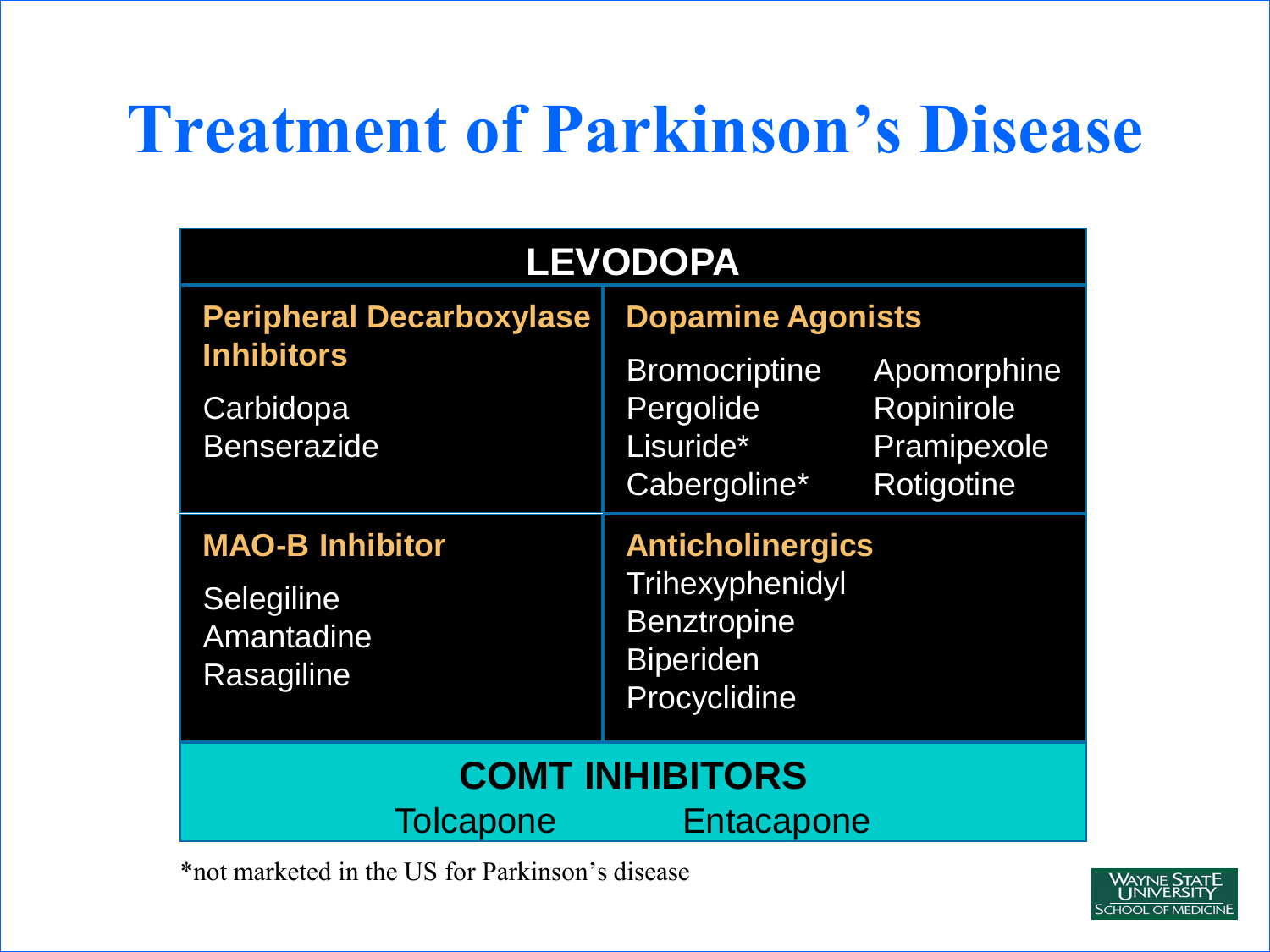## **Anticholinergics**

- Often the most effective choice to treat Parkinsonian tremor
- Best tolerated in younger patients
- Discontinue anticholinergic medications first if cognitive dysfunction occurs
- Amantidine has both anticholinergic and MAO-B inhibitory effects

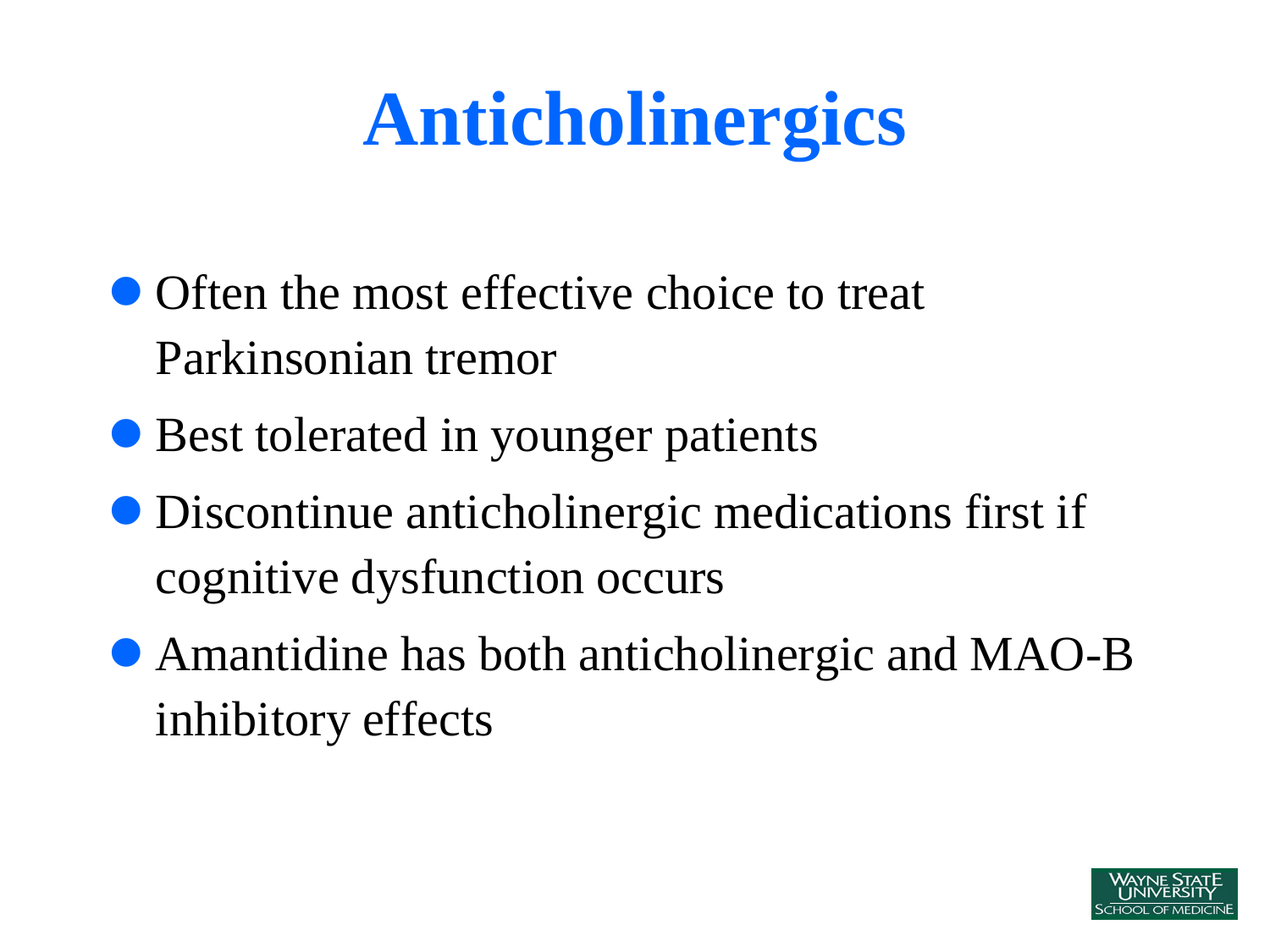## **Anticholinergics: Side-Effects**

• Memory impairment

- Confusion
- Hallucinations
- **Dry eyes and dry mouth**
- Exacerbation of constipation
- Urinary retention

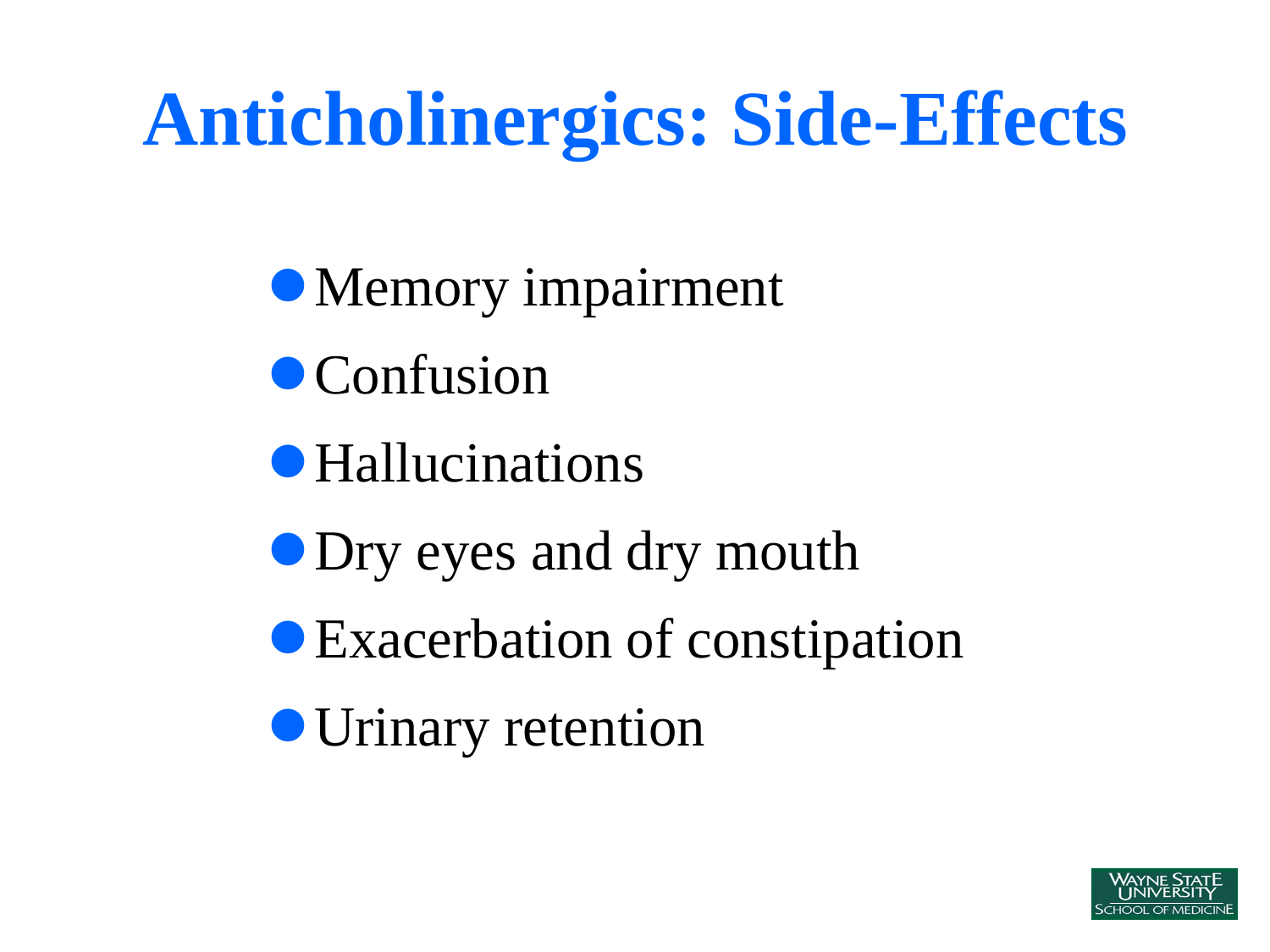

- Provides good symptomatic treatment in early Parkinson's disease
- Well tolerated in most patients, BID dosing is convenient
- Can be used effectively to delay initiation of dopaminergic therapy
- May have a mild neuroprotective effect
- Alleged increase in mortality is only in combination therapy with dopamine, if at all

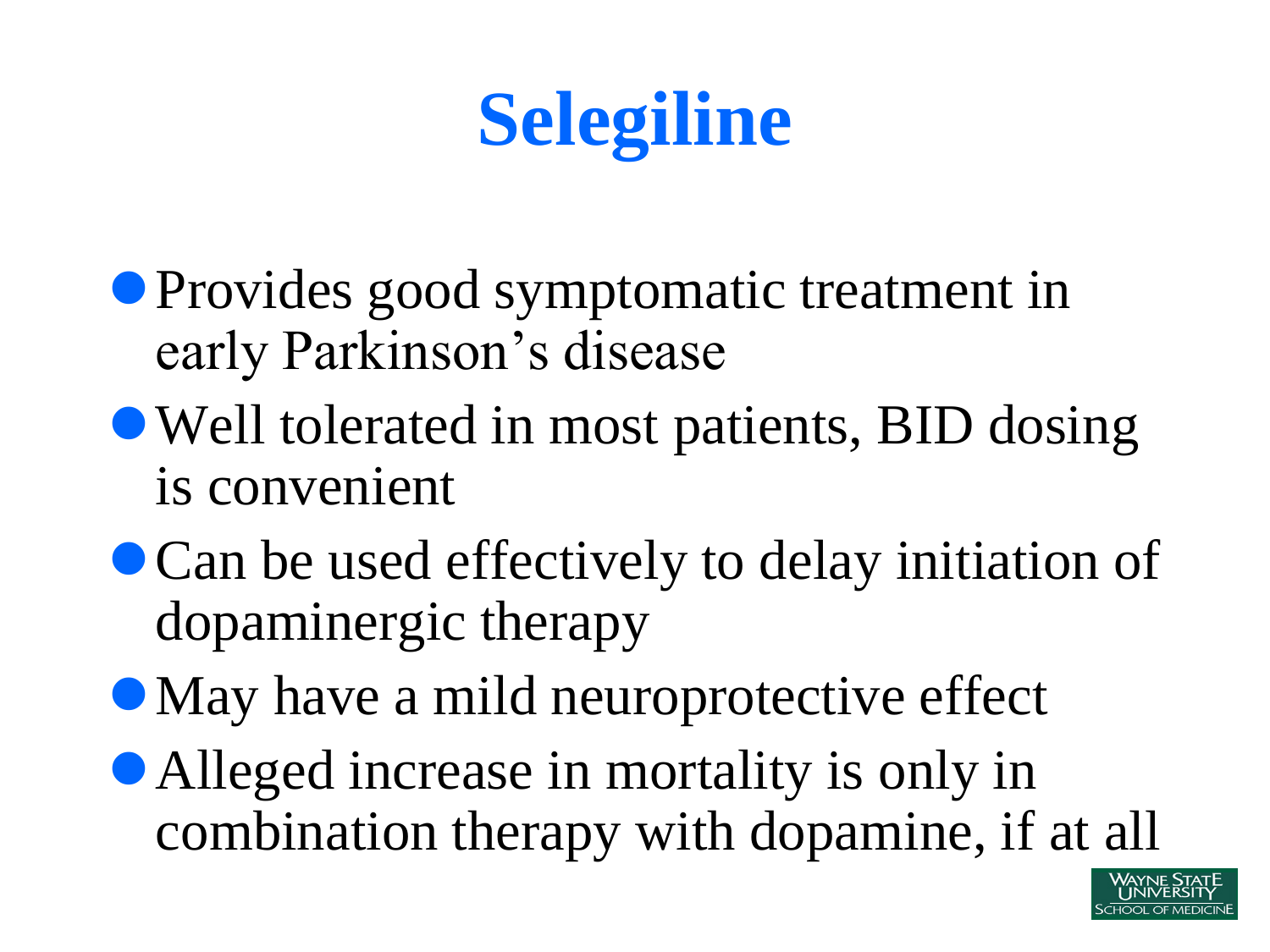## **Rasagiline**

- Provides moderate efficacy as monotherapy in patients with early Parkinson's disease, may provide efficacy as adjunctive therapy to levodopa
- Well tolerated in most patients, once per day dosing is convenient
- Can be used effectively to delay initiation of dopaminergic therapy
- Has more neuroprotective effect than selegiline in preclinical studies

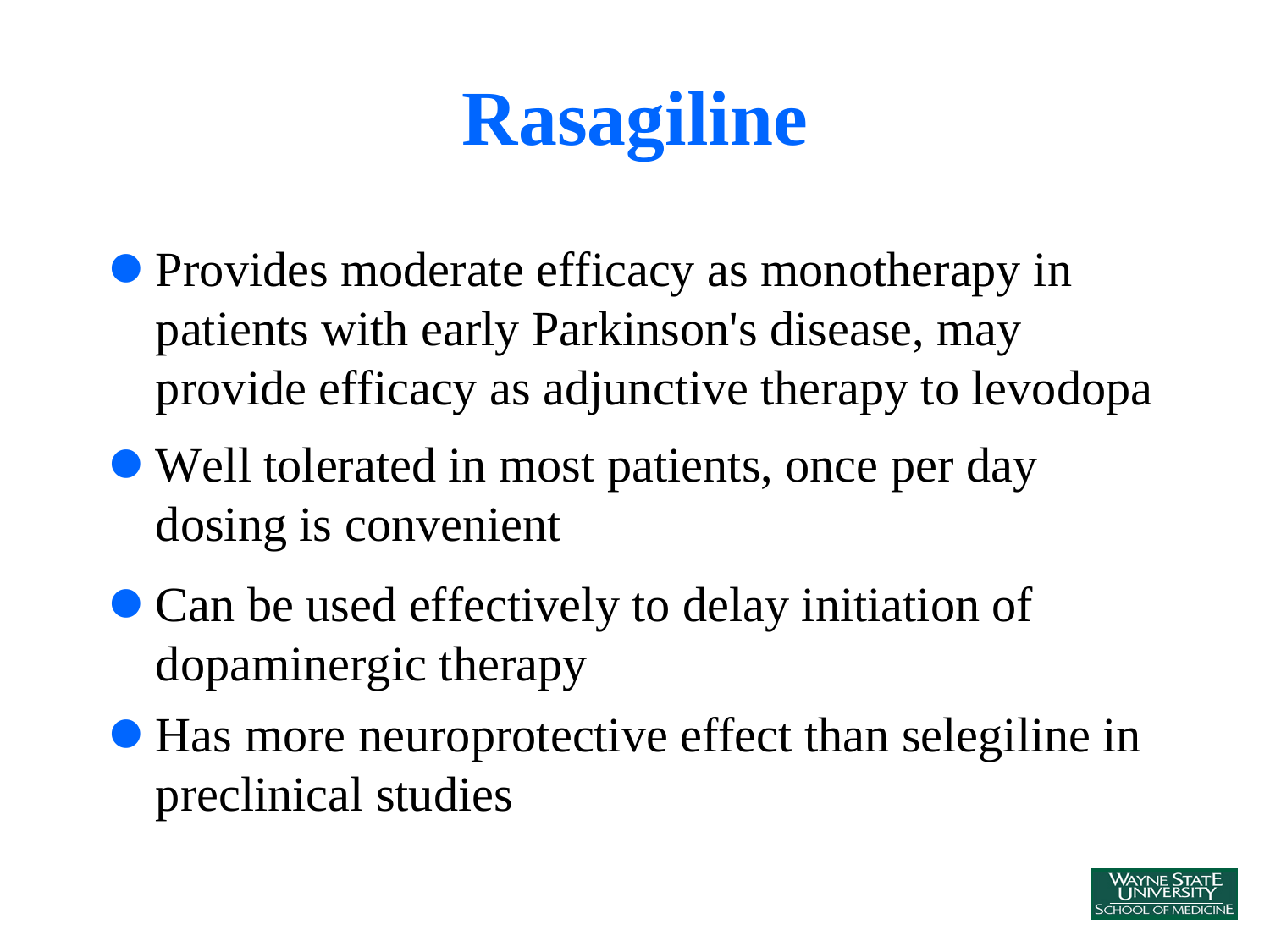# **Dopamine Agonists**

### $\bullet$  Pramipexole = Mirapex

- Tablet three times per day or daily long-acting
- Cognitive side-effects > cardiovascular side-effects

#### $\bullet$  Ropinerole = Requip

- Tablet three times per day or daily long-acting
- Cardiovascular side-effects > cognitive side-effects
- $\bullet$  Rotigitine = Neupro
	- Patch daily
- Apomorphine
	- Subcutaneous injection for short action

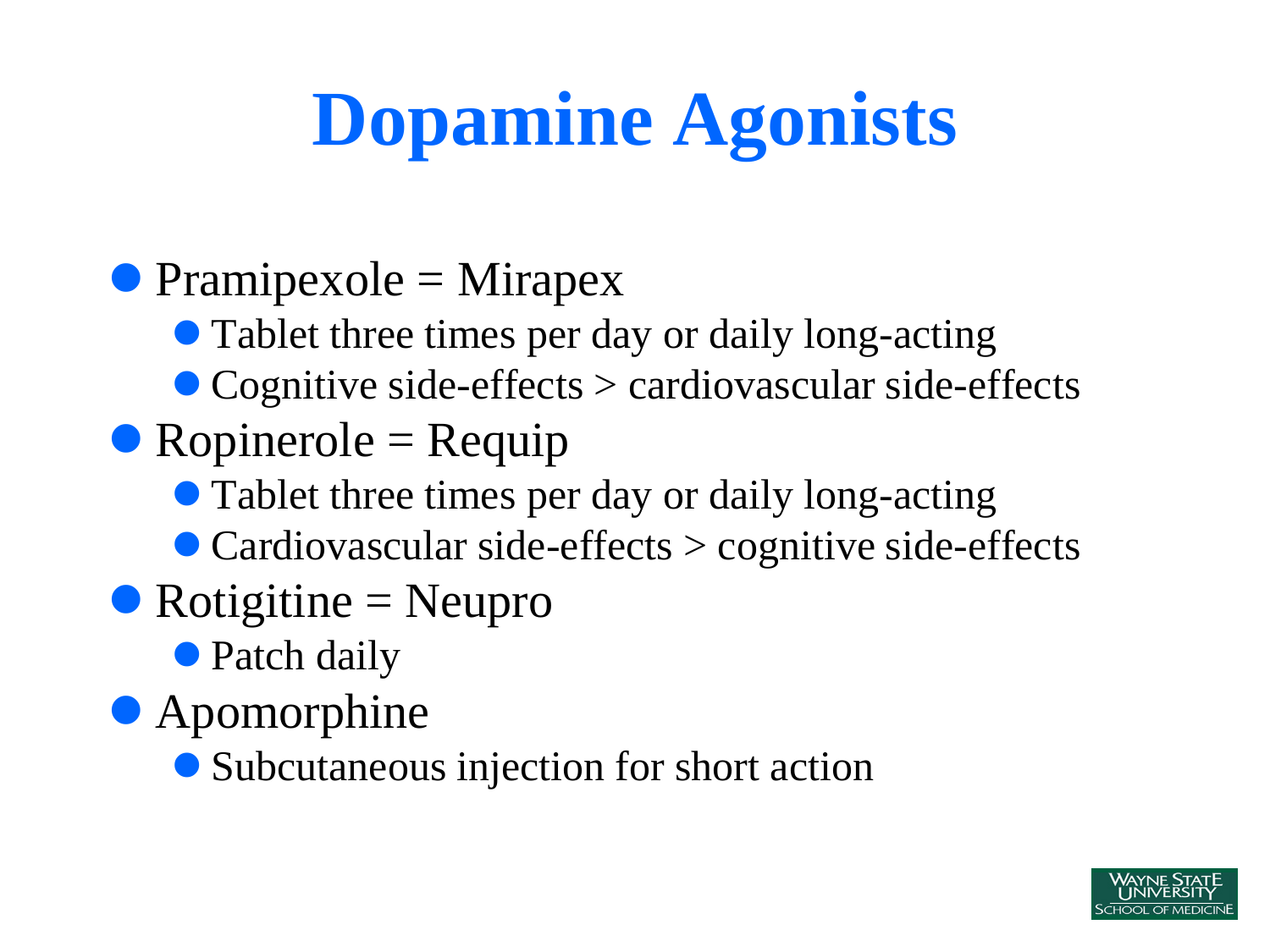### **Receptor Properties of Dopamine Agonists Used to Treat Parkinson's Disease**

**Relative Potency at Dopamine Receptors**

| <b>Drug</b>   | $\mathbf{D}_1$   | $D_{2}$ | $D_{3}$              | <b>Half-life</b><br>(h) | <b>Ergot</b><br><b>Structure</b> |
|---------------|------------------|---------|----------------------|-------------------------|----------------------------------|
| Bromocriptine | $0/-$            | $+ +$   | $\ddot{\phantom{1}}$ | $\overline{3}$          | <b>Yes</b>                       |
| Pergolide     | $0/+$            | $+ +$   | $+ +$                | 4                       | <b>Yes</b>                       |
| Pramipexole   | $\bf{0}$         | $+ +$   | +++                  | 12                      | <b>No</b>                        |
| Ropinirole    | $\boldsymbol{0}$ | $++$    | ÷                    | 4                       | <b>No</b>                        |
| Cabergoline   | $\bf{0}$         | $+ +$   | ÷                    | 65                      | <b>Yes</b>                       |

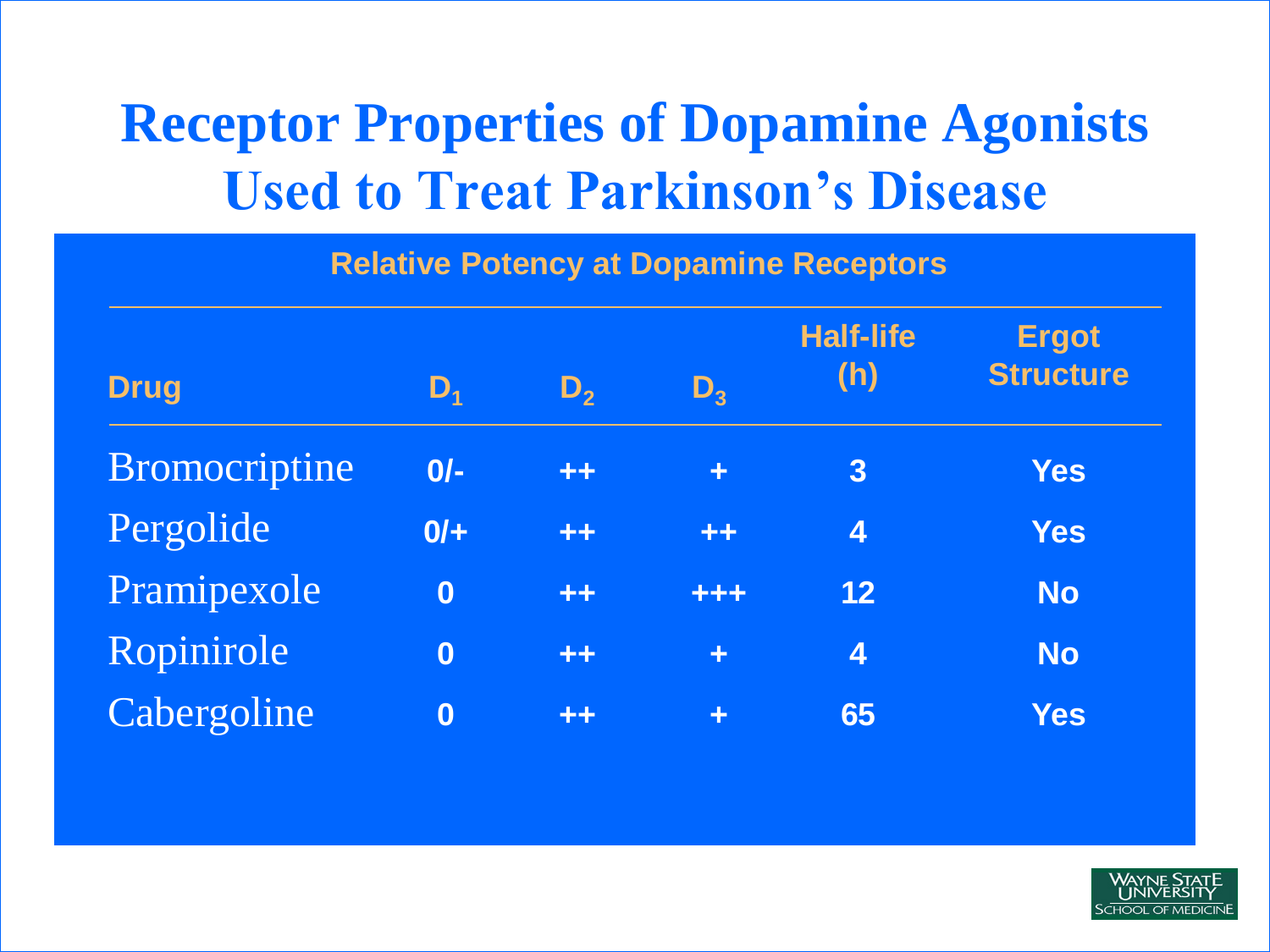# **Apomorphine**

- Dopamine agonist with strong emetic properties
- Used in patients with severe oscillations in motor control
- CONTINUOUS SUBCUTANEOUS INFUSIONS of apomorphine have been used (Stibe et al, 1988). The initial rate was 1 mg/hr for 10 hrs with a minipump that delivered the dose into the abdominal wall. The dose was increased and the interval extended to 14 hours. The mean infusion rate was 0.04 mg/kg/hr (range, 0.02 to 0.07), with a mean daily dose of 77 mg (range, 30 to 150). In similar studies, patients required doses of 1.5 to 3.5 mg/hr for control (Ruggieri et al, 1989; Frankel et al, 1990)

 Subcutaneous injections of apomorphine were given as 0.02 ml/dose (10 mg/ml) PRN. The dose was gradually increased to a total of 0.14 ml (1.4 mg) until a good clinical response was consistently noted (Stibe et al, 1988). Under a similar protocol, patients required 2.5 to 7 mg (mean 4.7) for a positive clinical response (Poewe et al, 1988). Repeated injections (range 1.2 to 4 mg) do not decrease the sensitivity of receptors over time to dyskinesia episodes (Hughes et al, 1991)

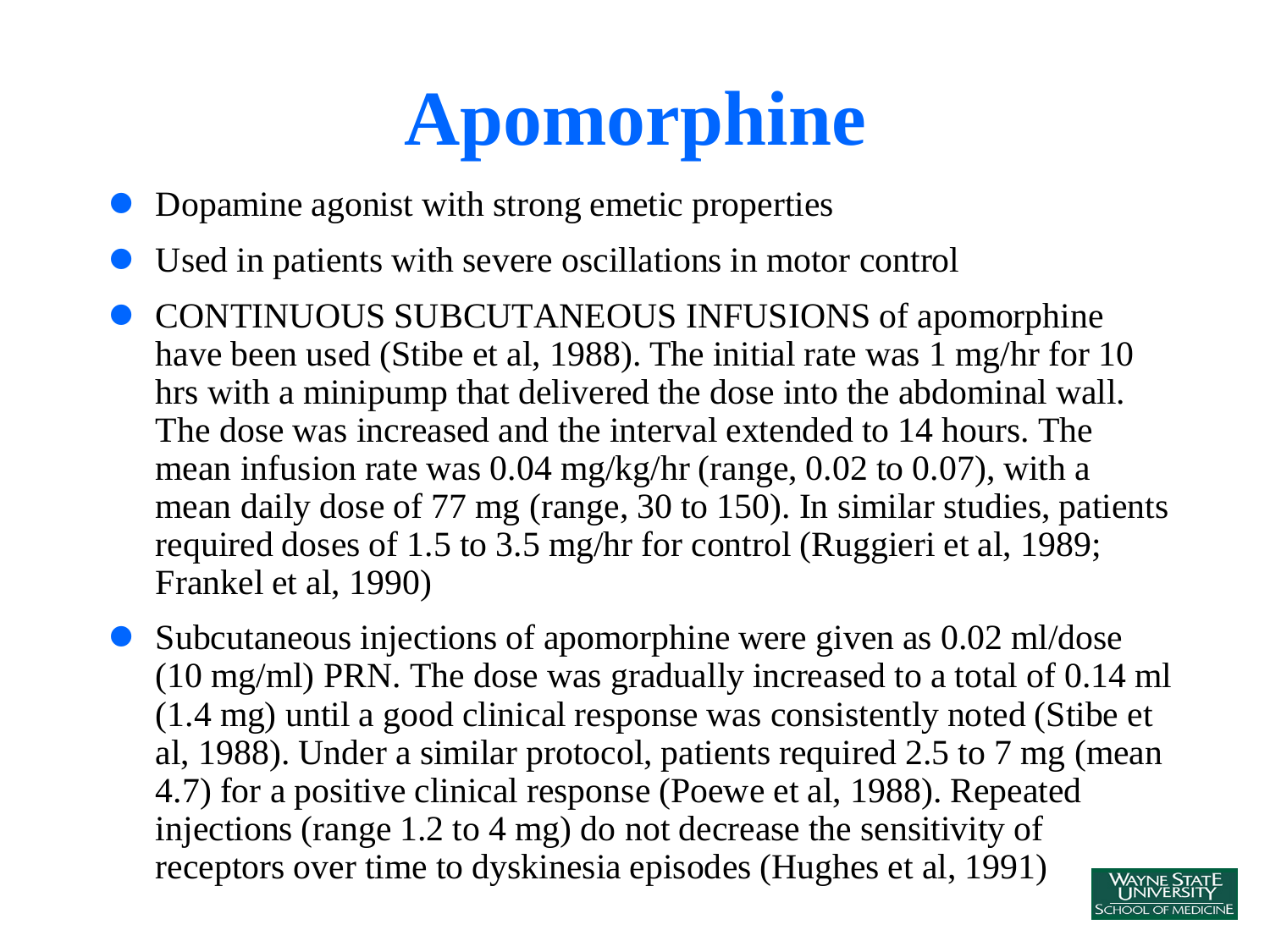### **Dopamine Agonist Side-effects**

- Orthostatic hypotension and syncope
- Somnolence and sleep attack
- Hallucinations and delusions
- Compulsive behaviors

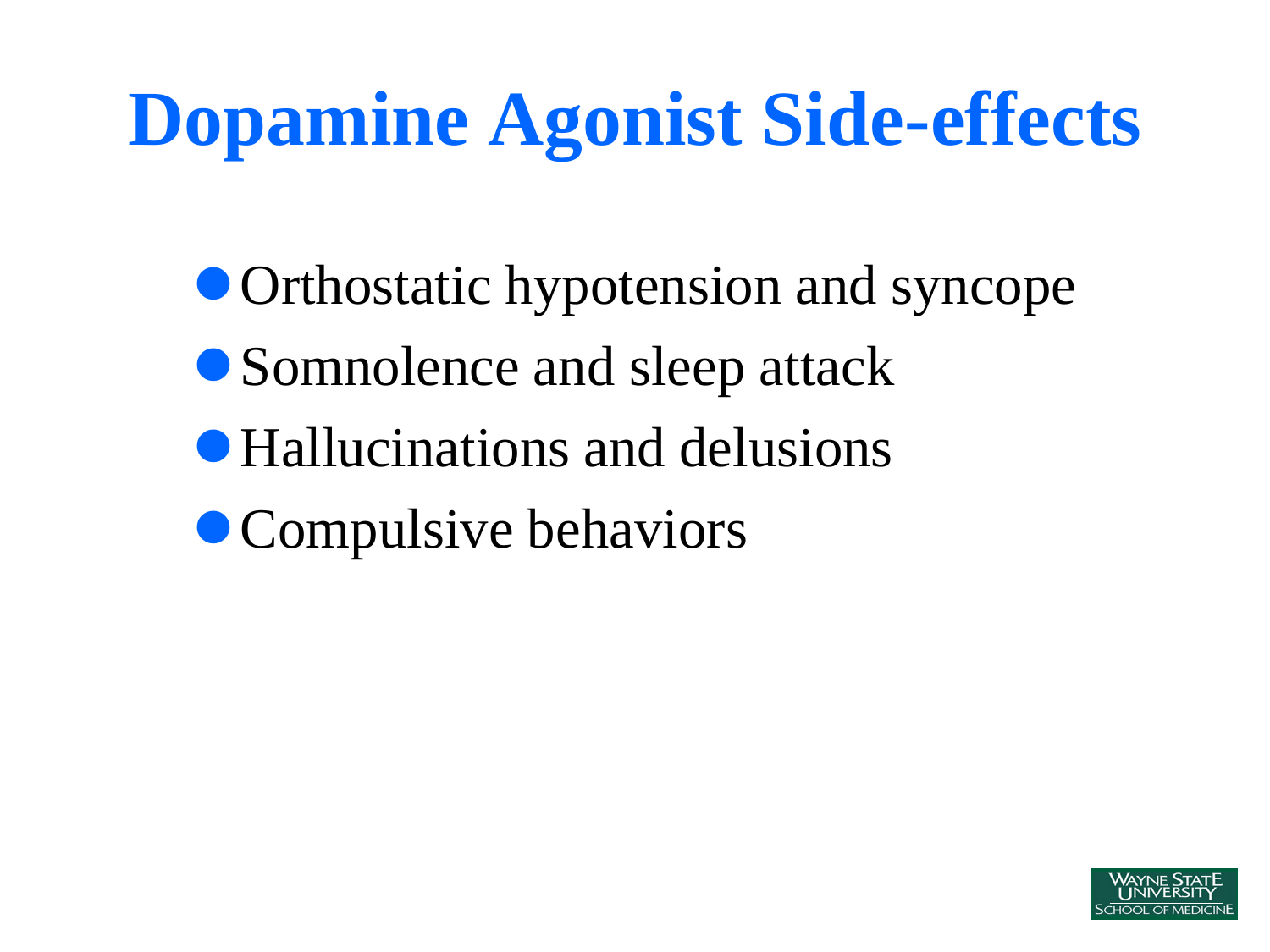# **Carbidopa/Levodopa**

- Most patients require 50-100 mg of carbidopa per day to prevent side-effects due to peripheral conversion of levodopa to dopamine
- Tablets of carbidopa alone are available to combine with carbidopa/levodopa
- Clinical effects of excess carbidopa are very rare
- Some patients can benefit from domperidone to block dopamine effects in the GI tract

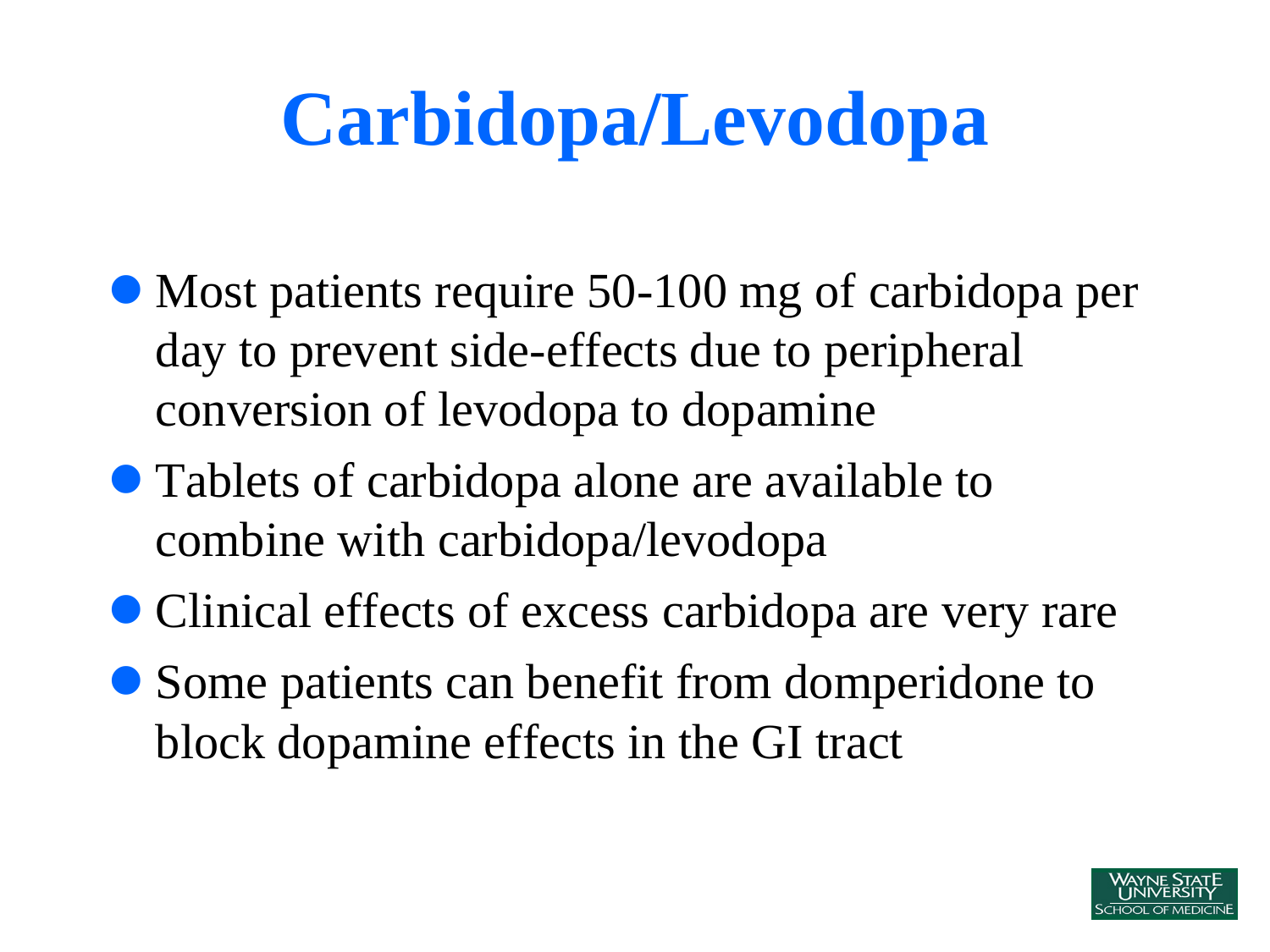### **Tolcapone**

### **• Trade name: TASMAR OD**osage

- 100 mg TID (200 mg TID)
- **OLiver enzymes every 2 weeks during the first** year, every 4-8 weeks thereafter

### • Tablets: 100, 200 mg

- Adverse effects
	- Diarrhea, nausea, dyspepsia, abdominal cramps, and dizziness
	- Risk of potentially fatal fulminant liver failure

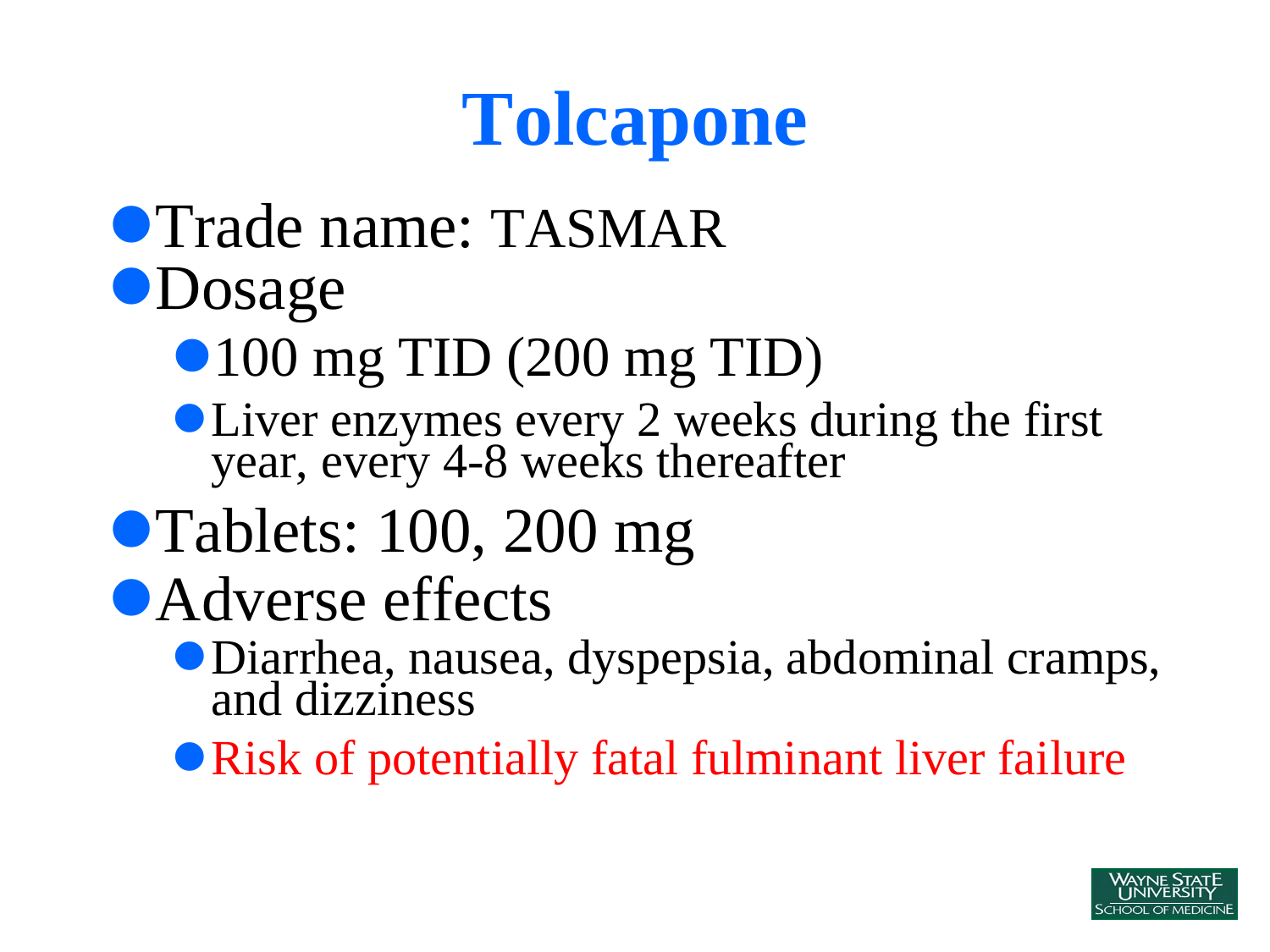### **Entacapone**

- **Trade name: COMTAN OD**osage
	- •200 mg with each dose of levodopa
	- Maximum 1600 mg/day
- Tablets: 200 mg
- Adverse effects
	- Nausea, urine discoloration, abdominal pain, orthostatic hypotension and diarrhea

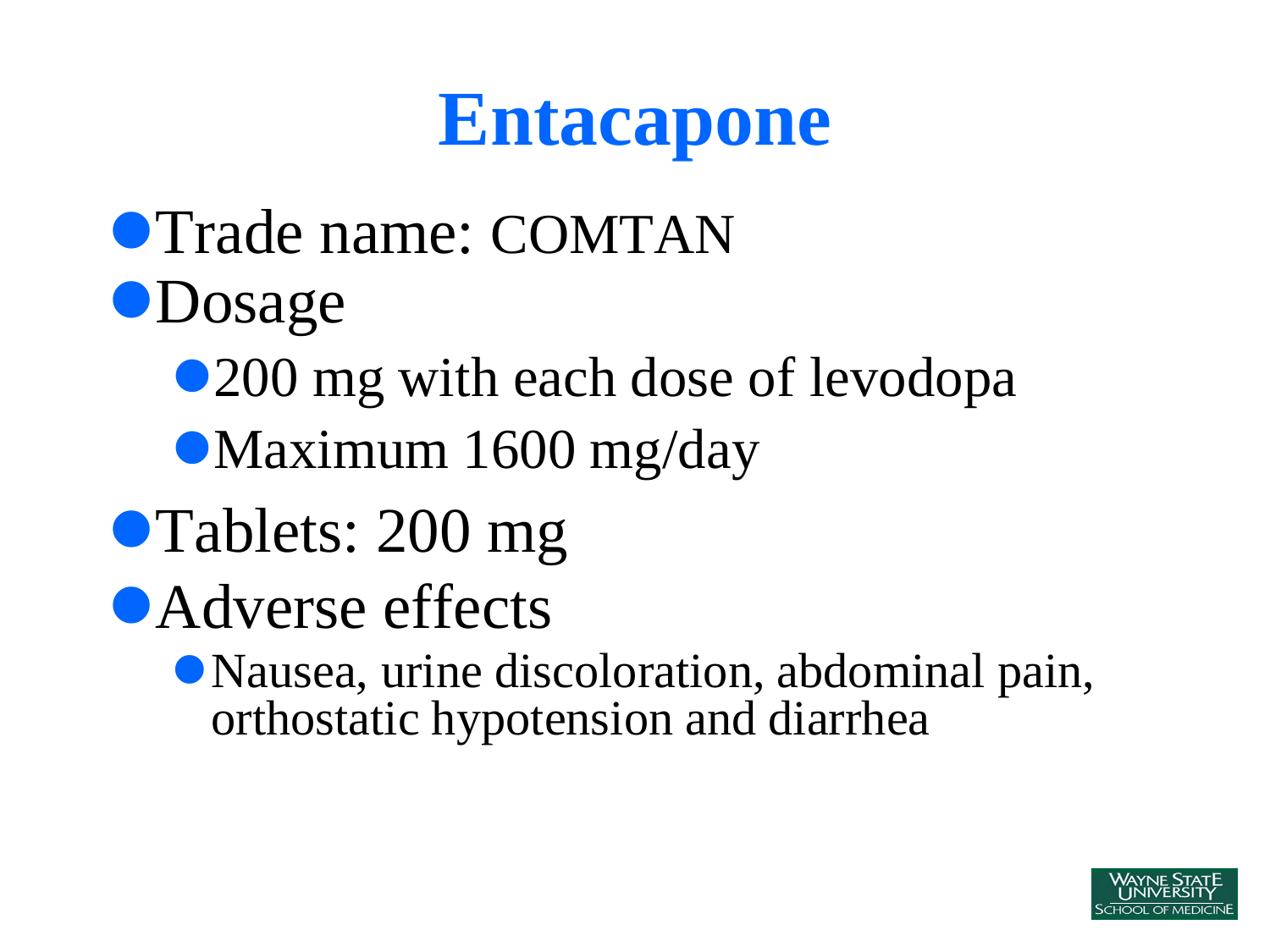### **Stalevo**

- Carbidopa/entacapone/levodopa tablets
	- 12.5 MG-200 MG-50 MG
	- 18.75 MG-200 MG-75 MG
	- 25 MG-200 MG-100 MG
	- 37.5 MG-200 MG-150 MG
- MAX 8 tablets per day
	- individual tablets should not be fractionated
	- only 1 tablet should be administered at each dosing interval

#### **FDA labeled indications:** Idiopathic Parkinson's disease

- Substitute (with equivalent strength of each of the 3 components) for immediate release carbidopa/levodopa and entacapone previously administered as individual products
- Replace immediate release carbidopa/levodopa therapy (without entacapone) when patients have end-of-dose "wearing off"; only if total daily dose of levodopa is 600 mg or less and without dyskinesias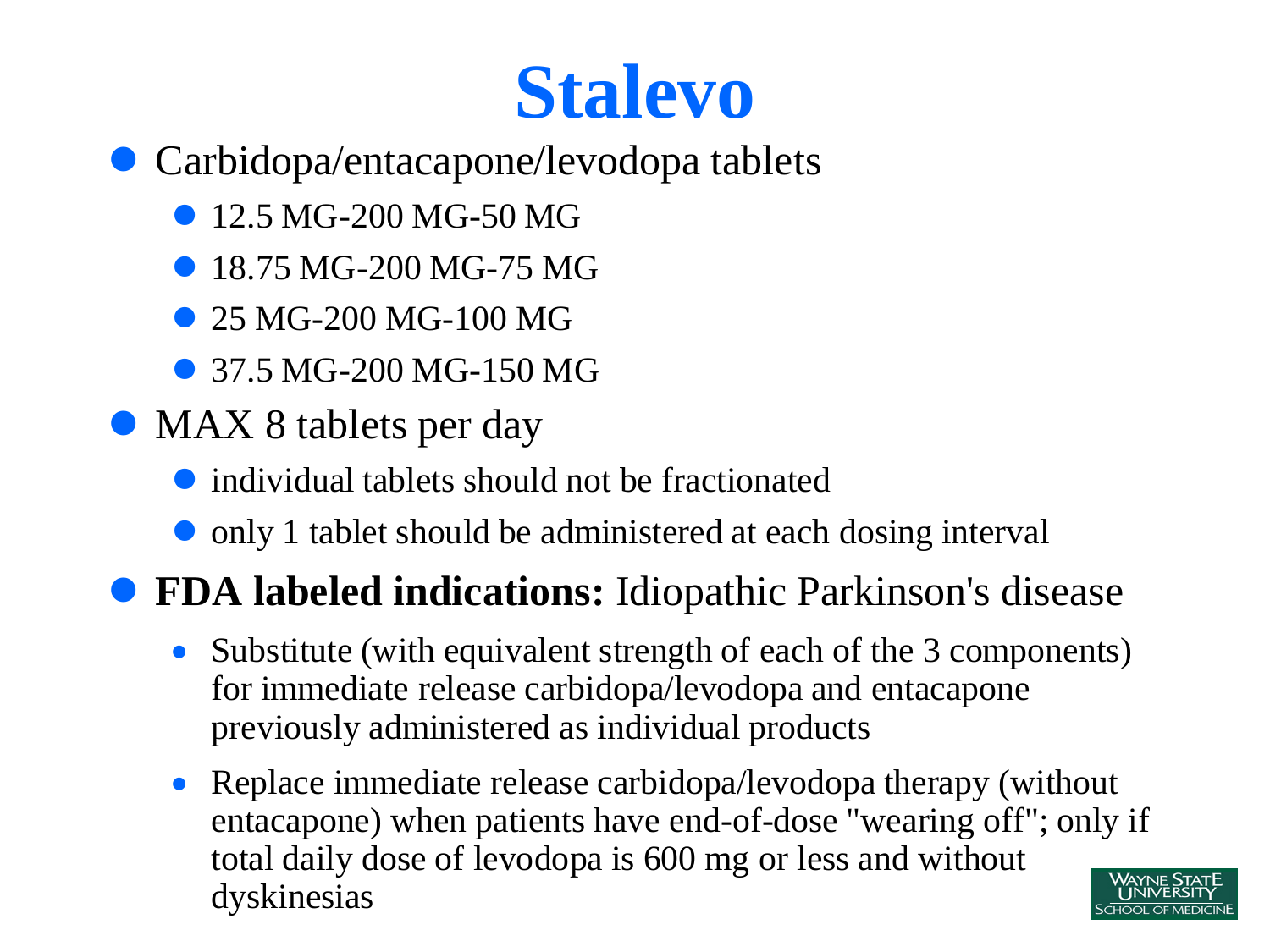# **New Forms for an Old Therapy**

#### **RYTARY** formulation

#### A NEW extended-release carbidopa and levodopa treatment

RYTARY is formulated in a 1:4 carbidopa to levodopa ratio.



#### Each capsule contains both:

- · Immediate-release beads.
- · Extended-release beads.<sup>2</sup>

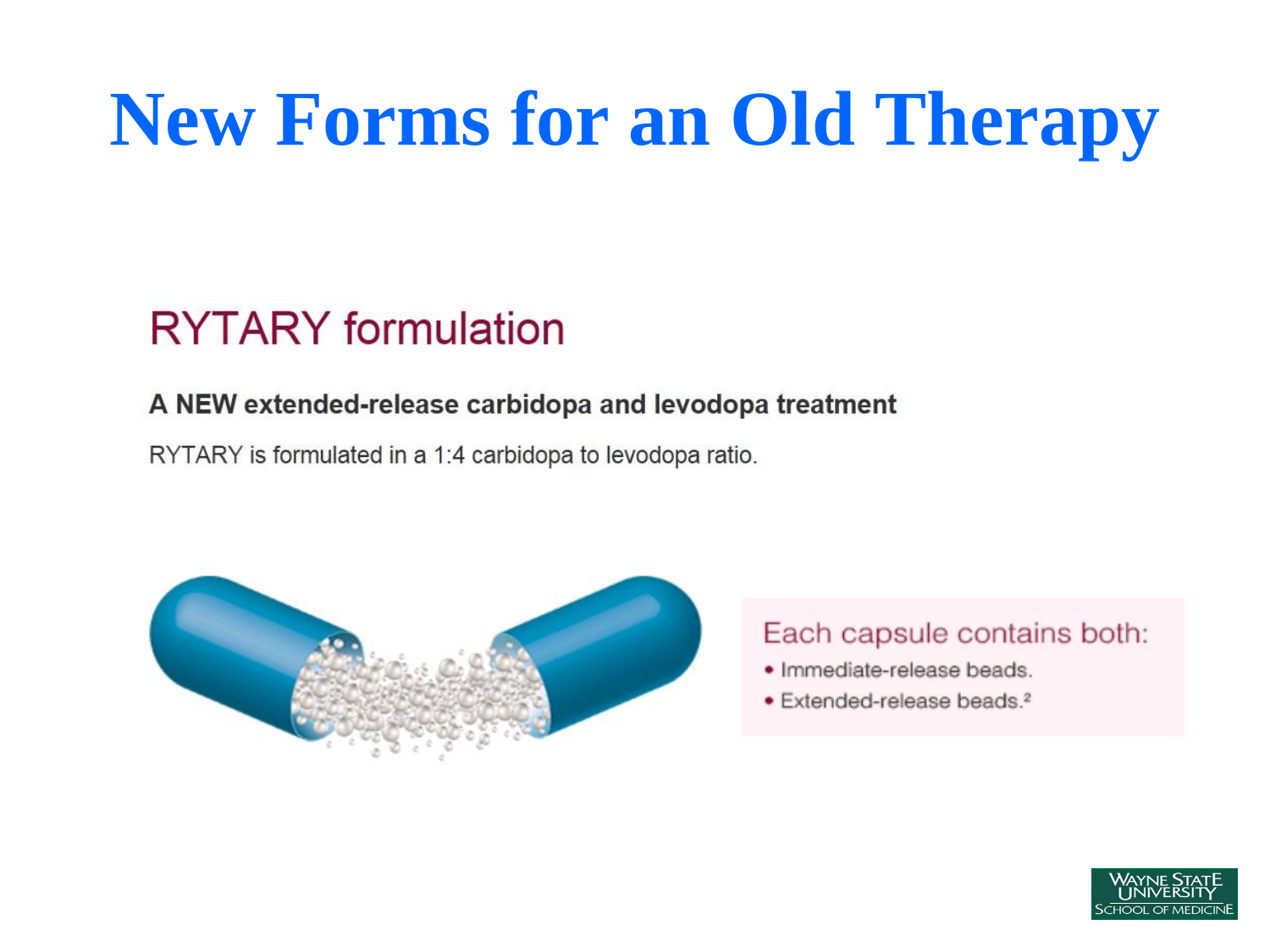# **New Forms for an Old Therapy**

| <b>Current Levodopa</b> | <b>Rytary Capsules</b>                                                                                                                                                                                |
|-------------------------|-------------------------------------------------------------------------------------------------------------------------------------------------------------------------------------------------------|
| levodopa-naive          | Carbidopa 23.75 mg/levodopa 95 mg 3 times daily                                                                                                                                                       |
| 400 mg to 549 mg/day    | Carbidopa 23.75 mg/levodopa 95 mg 3 capsules 3 times daily;<br>total dose levodopa 855 mg/day                                                                                                         |
| 550 mg to 749 mg/day    | Carbidopa 23.75 mg/levodopa 95 mg 4 capsules 3 times daily;<br>total dose levodopa 1140 mg/day                                                                                                        |
| 750 mg to 949 mg/day    | Carbidopa 36.25 mg/levodopa 145 mg 3 capsules 3 times daily;<br>total dose levodopa 1305 mg/day;                                                                                                      |
| 950 mg to 1249 mg/day   | Carbidopa 48.75 mg/levodopa 195 mg 3 capsules 3 times daily;<br>total dose levodopa 1755 mg/day;                                                                                                      |
| 1250 mg or more/day     | Carbidopa 48.75 mg/levodopa 195 mg 4 capsules 3 times daily;<br>total dose levodopa 2340 mg/day OR<br>carbidopa 61.25 mg/levodopa 245 mg 3 capsules 3 times daily;<br>total dose levodopa 2205 mg/day |

Micromedex/ Package insert: Impax Laboratories (per FDA),